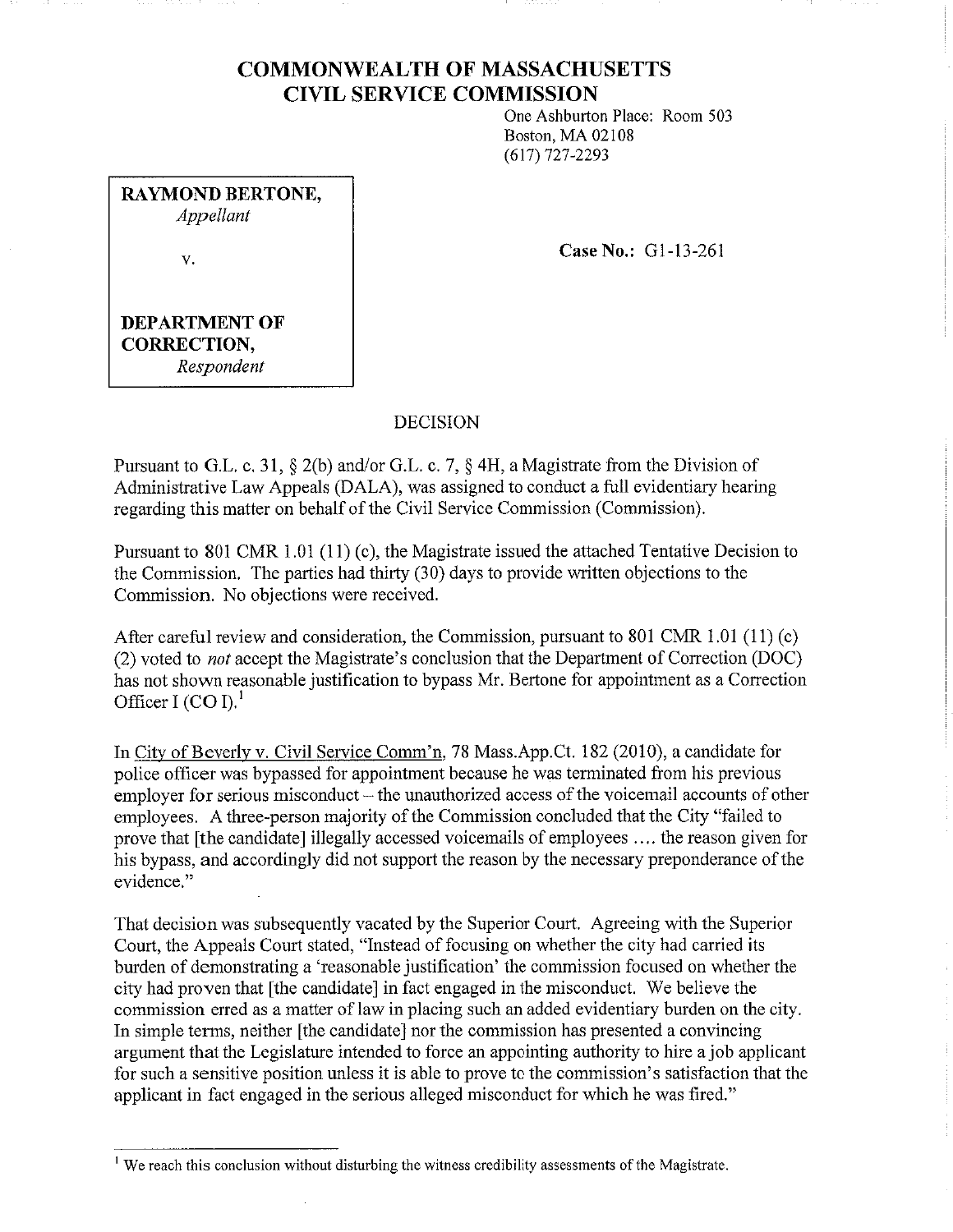Applied here, we believe that the Magistrate erred by effectively requiring DOC to prove that Mr. Bertone twice failed to properly apply restraints on an offender at a DYS facility where he is currently employed and that he had "boundary issues" with offenders. DOC's burden is not to prove that these performance issues occurred, but, rather, that they conducted a reasonably thorough review that resulted in a valid reason for bypass. Here, by speaking directly with the Director of the DYS facility regarding Mr. Bertone's performance issues, we believe that DOC has met their burden of conducting a reasonably thorough review.

Further, even Mr. Bertone acknowledges that he "froze up" on at least one occasion when he was directed to apply restraints on an offender. The Magistrate correctly concluded that "A Correction Officer is also required to place inmates in restraints, so DOC is justified in its concern." (emphasis added)

This was not the only concern that DOC had about Mr. Bertone. They also investigated an incident which occurred within five (5) years of Mr. Bertone's application to be a Correction Officer. In 2009, while Mr. Bertone was a senior in high school, he was charged with assault and battery for punching another student in the face. Mr. Bertone does not dispute that this incident occurred and the police officer's incident report, which references a review of a video tape of the interaction, leaves no doubt that Mr. Bertone was the physical aggressor.

These two concerns, Mr. Bertone's recent job performance at a DYS facility and his criminal conduct in 2009, coupled with DOC's reasonably thorough review of each matter, is sufficient to establish reasonable justification to bypass Mr. Bertone.

While we respect the Magistrate's concern that DOC may have incorrectly concluded that Mr. Bertone was the aggressor (as opposed to the victim) in a subsequent violent incident, it does not change our conclusion that the two concerns referenced above are valid reasons to bypass Mr. Bertone for appointment.

For these reasons, DOC's decision to bypass Mr. Bertone is affirmed and Mr. Bertone's appeal under Docket No. G1-13-261 is hereby *denied*.

By vote of the Civil Service Commission (Bowman, Chairman; Ittleman, McDowelJ and Stein, Commissioners) on October 16, 2014.

Civil Service Commission

*Isl Christopher* C. *Bowman*  Christopher C. Bowman Chairman

Either party may file a motion for reconsideration within ten days of the receipt of this Commission order or decision. Under the pertinent provisions of the Code of Mass. Regulations, 801 CMR 1.01(7)(1), the motion must identify a clerical or mechanical error in this order or decision or a significant factor the Agency or the Presiding Officer may have overlooked in deciding the case. A motion for reconsideration does not toll the statutorily prescribed thirty-day time limit for seeking judicial review of this Commission order or decision.

Under the provisions of G.L c. 31, § 44, any party aggrieved by this Commission order or decision may initiate proceedings for judicial review under G.L. c. 30A, § 14 in the superior court within thirty (30) days after receipt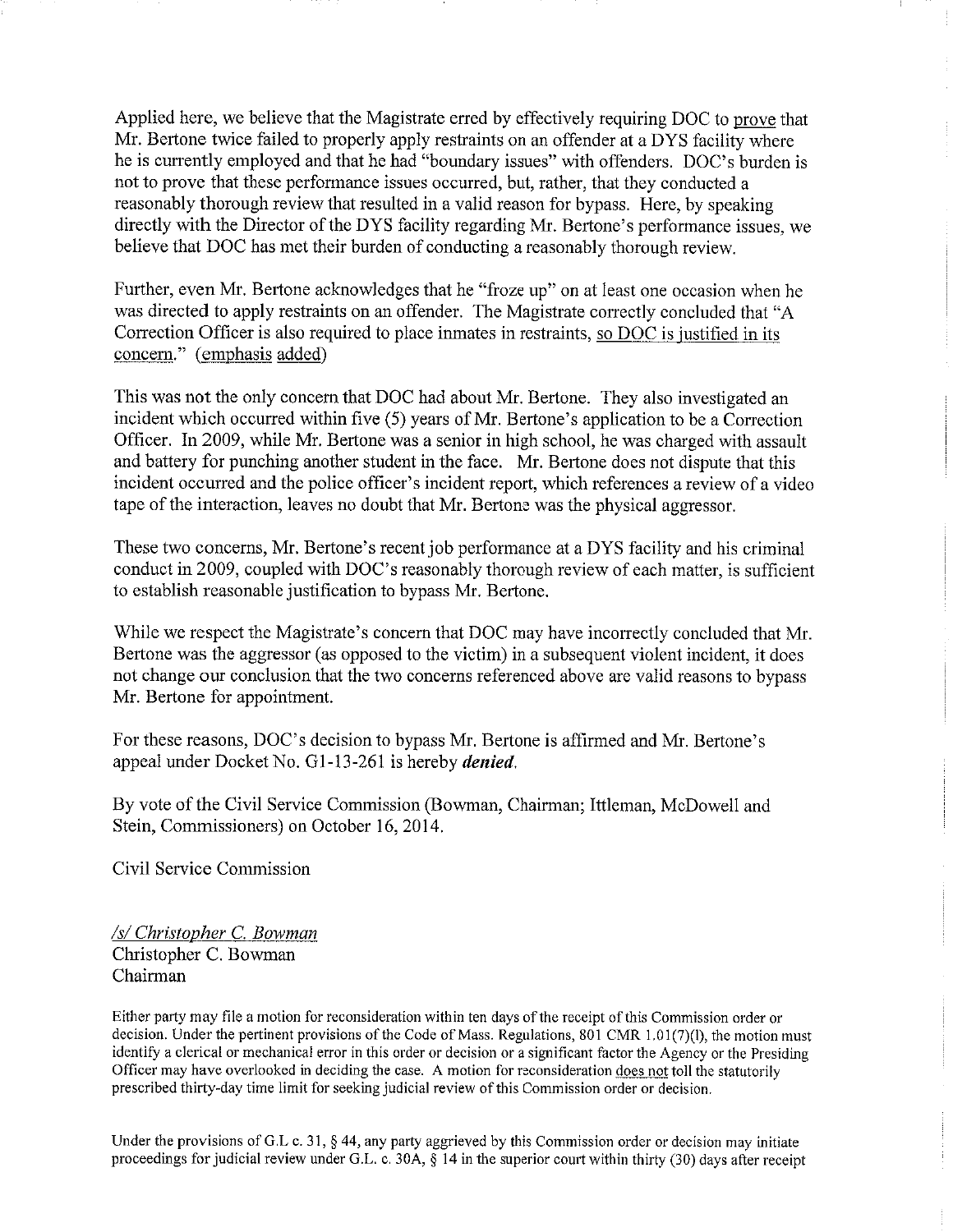of this order or decision. Commencement of such proceeding shall not, unless specifically ordered by the court, **operate** as a **stay of this Commission order or decision.** 

ł

Notice to: Jeffrey R. Mazer, Esq. (for Appellant) Jeffrey S. Bolger (for Respondent) John Marra, Esq, (HRDO Richard C. Heidlage, Esq. (Chief Administrative Magistrate, DALA)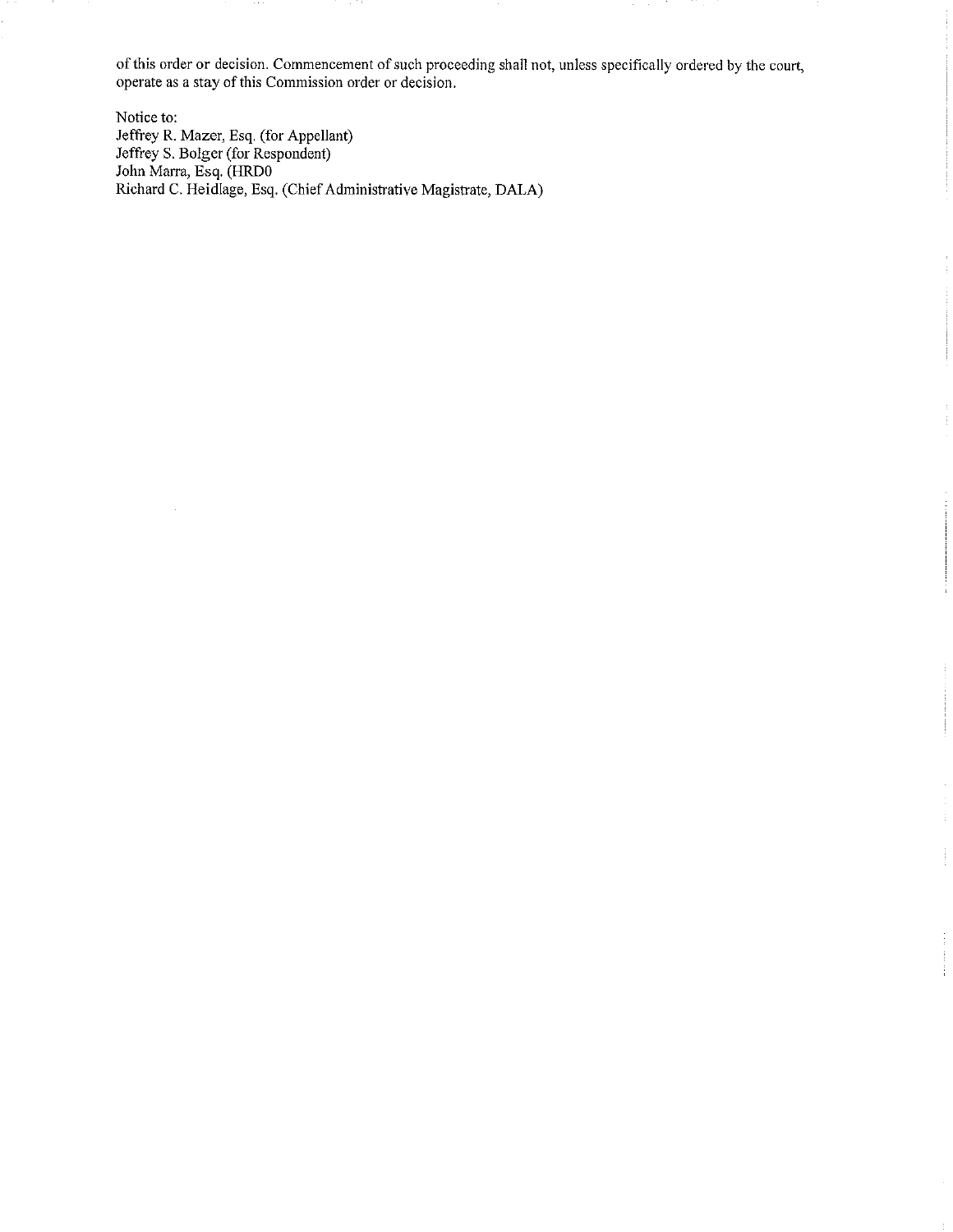# **COMMOMWEALTH OF MASSACHUSETTS**

# **Suffolk, ss. Division of Administrative Law Appeals**

**2 11412<br>POH R**<br>**B** HILL

"" **0 ::0 .:z C')**  e: **c: 3** 

**::0**   $\overline{\mathbf{r}}$  $\bullet$ ,,,  $\overline{\overline{m}}$ **C** 

;

 $58$   $\frac{\text{MS}}{\text{MS}}$ -*m r-*

**o -i 0 ::r -0 ~o :3** 

 $\frac{1}{2}$   $\frac{1}{2}$   $\frac{1}{2}$  $\frac{48}{2}$ **c,, ..r: Oen** ,.\_ **:z** 

Docket No. CS-14-95

(Gl-13-261)

Raymond K. Bertone, Appellant

V.

Department of Correction, Appointing Authority

### **Appearance for Appellant:**

JeffreyR. Mazer, Esq. Mazer Law Group, LLC 5 Broadway, Suite **101**  Saugus, Massachusetts 01906

# **Appearance for Appointing Authority:**

Jeffrey S. Bolger Department of Correction P.O. Box 946, Industries Drive Norfolk, Massachusetts 02056 .

#### **Administrative Magistrate:**

Bonney Cashin

## **Summary of Recommended Decision**

The Department of Correction lacked reasonable justification to bypass the Appellant for appointment as a Correction Officer I. The Appellant did not initiate an assault in which he was. identified as the victim. The Appellant did not fail to establish boundaries with offenders at the DYS facility where he works. He failed to assist another worker in placing restraints on one occasion when a new employee, but his background otherwise shows him to be sufficiently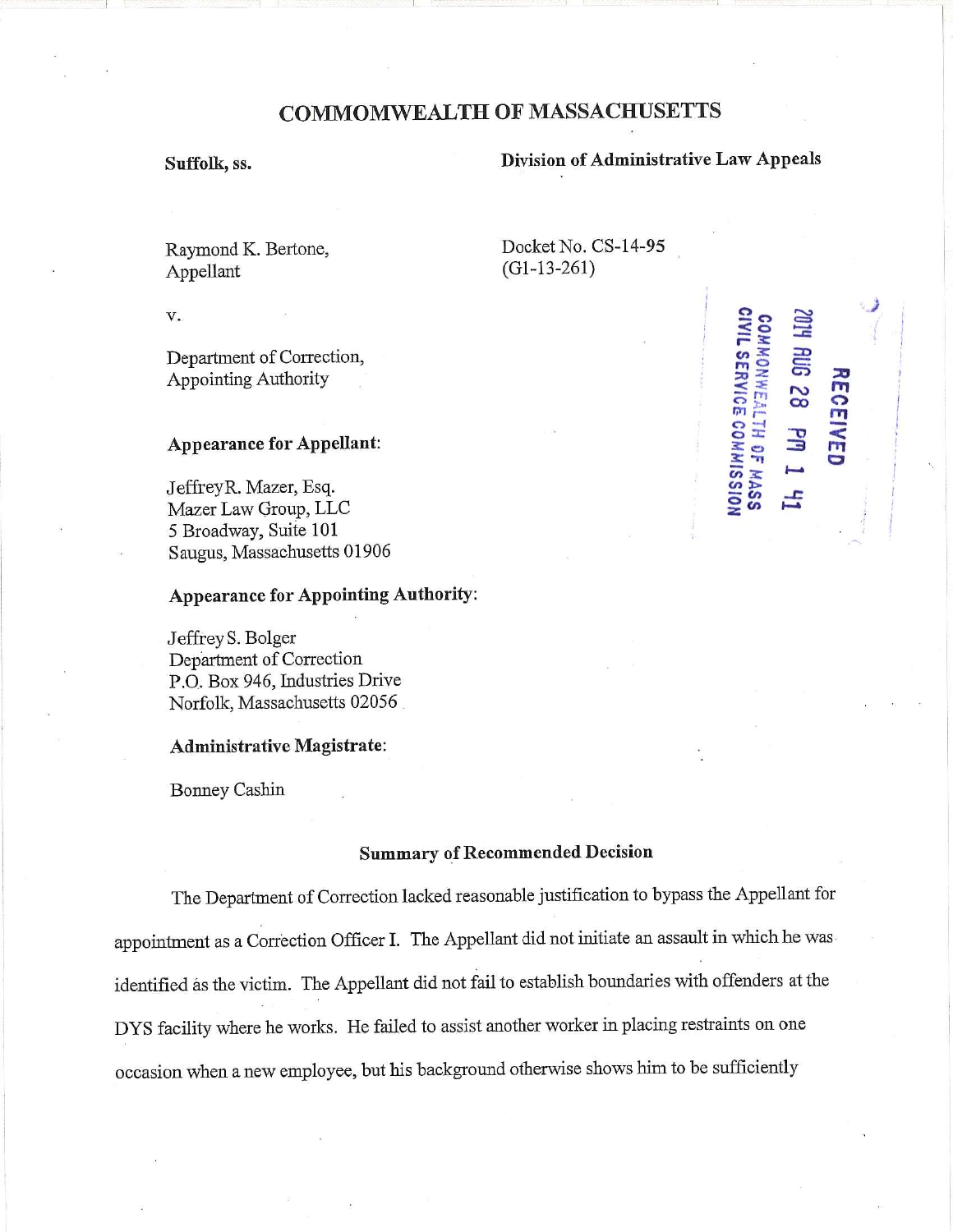mature and competent, and thus I recommend that the Civil Service Commission allow his appeal.

## **RECOMMENDED DECISION**

#### **Introduction**

The Petitioner, Raymond K. Bertone, timely appealed under G.L. c. 31, § 2(b) the November 13, 2013 decision of the Department of Correction to bypass him for an appointment as a Correction Officer I, which was based on two police incident reports and his work history at a Division of Youth Services facility. I held a hearing at the Division of Administrative Law Appeals and recorded the hearing digitally.

I accepted nine documents into evidence. I marked for identification proposed Exhibit A, which I did not accept into evidence. James O'Gara, a personnel officer with the Department of Correction, testified for the DOC, and Mr. Bertone testified for himself. The parties filed proposed decisions and the record closed on April 10, 2014.

#### **Findings of Fact**

Based on the testimony and other evidence in the record and the reasonable inferences from them, as well as my assessment of witness credibility, I make the following findings of fact:

1. On March 24, 2012, Mr. Bertone took the Civil Service Exam for the position of permanent Correction Officer I. (Stipulation, O'Gara Test.).

2. Mr. Bertone's name appeared on a Human Resources Division eligibility list, assigned Certification Number 00974 dated July 2, 2013, on which he was ranked  $60<sup>th</sup>$  of the 289 candidates who indicated they would accept an appointment. (Stipulation).

3. HRD issued the certification on June 26, 2013. (HRD letter dated January 6, 2014).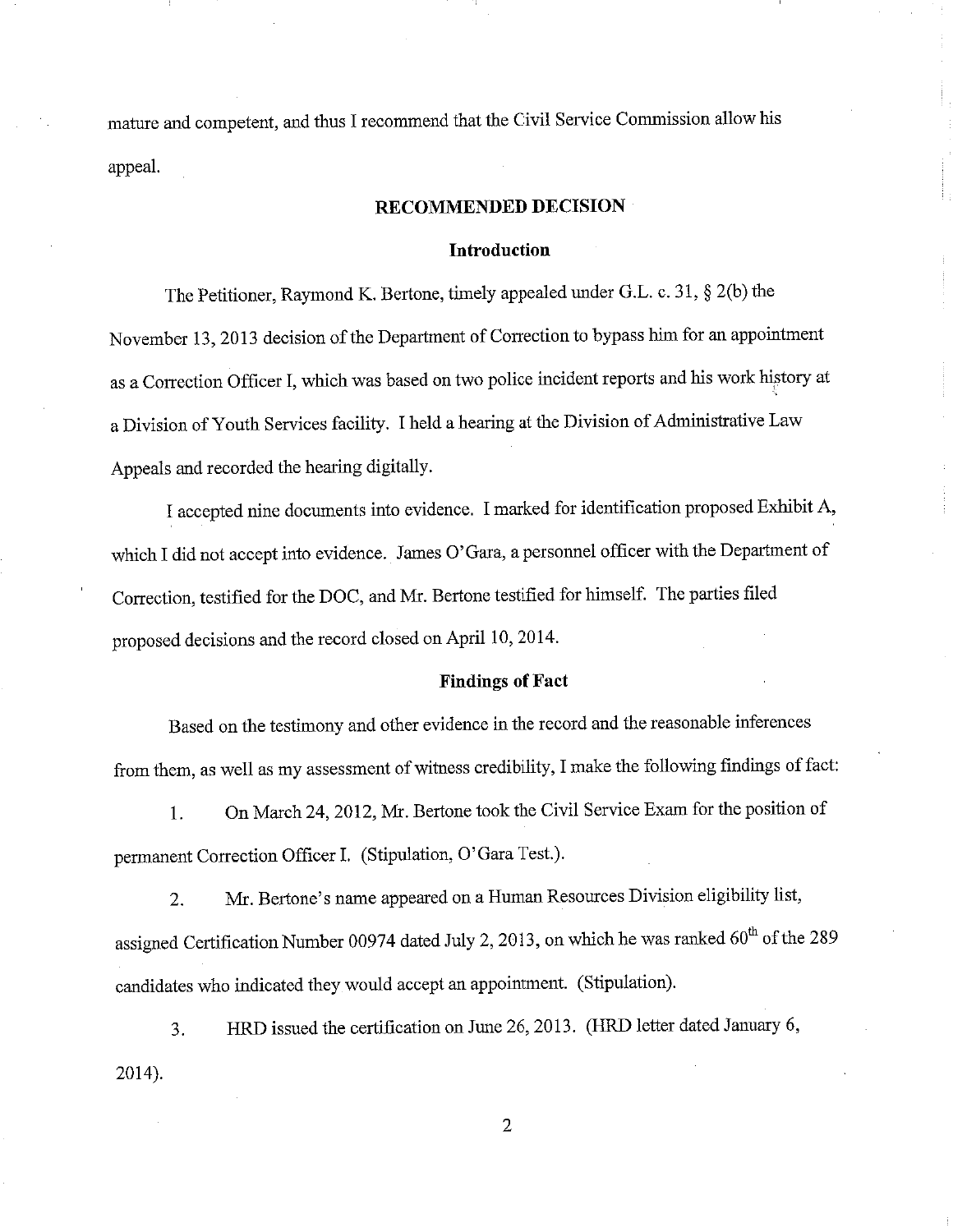4. Mr. Bertone graduated from Sandwich High School in 2009 and now attends the University of Massachusetts at Dartmouth where he is working toward a degree in criminal justice. (Bertone Test.).

5. On July 14, 2013, Mr. Bertone submitted an application to the DOC for the position of Correction Officer I. (Ex. 8).

6. On July 9, 2013, and again as part of his application on July 14, 2013, Mr. Bertone submitted a Background Information Request and Waiver form that allowed the DOC to run a background check, including any criminal history. (Exs. 3, 8).

7. Mr. Bertone does not have an adult criminal record, according to a CORI report. (O'Gara Test.)

8. Investigator Lt. John Haskell conducted a background investigation of Mr. Bertone that included obtaining information about his driving record, police incidents, employment history, and criminal history. (O'Gara Test., Ex. 4).

9. The Sandwich Police Department issued one verbal warning and three citations to Mr. Bertone for speeding between April 23, 2010 and March 17, 2012. (Ex. 5).

10. DOC expressed no particular concern about Mr. Bertone's driving record. (O'Gara Test.).

11. On March 11, 2009, when Mr. Bertone was a senior in high school, he hit another student on the side of his head when they passed each other in the hallway. (Bertone Test., Ex. 6).

12. This incident occurred following a series of exchanges between December 2008 and March 2009 between Mr. Bertone and the other student on "Myspace," a social media website, about the student's harassment of Mr. Bertone's girlfriend. (Bertone Test., Ex. 6).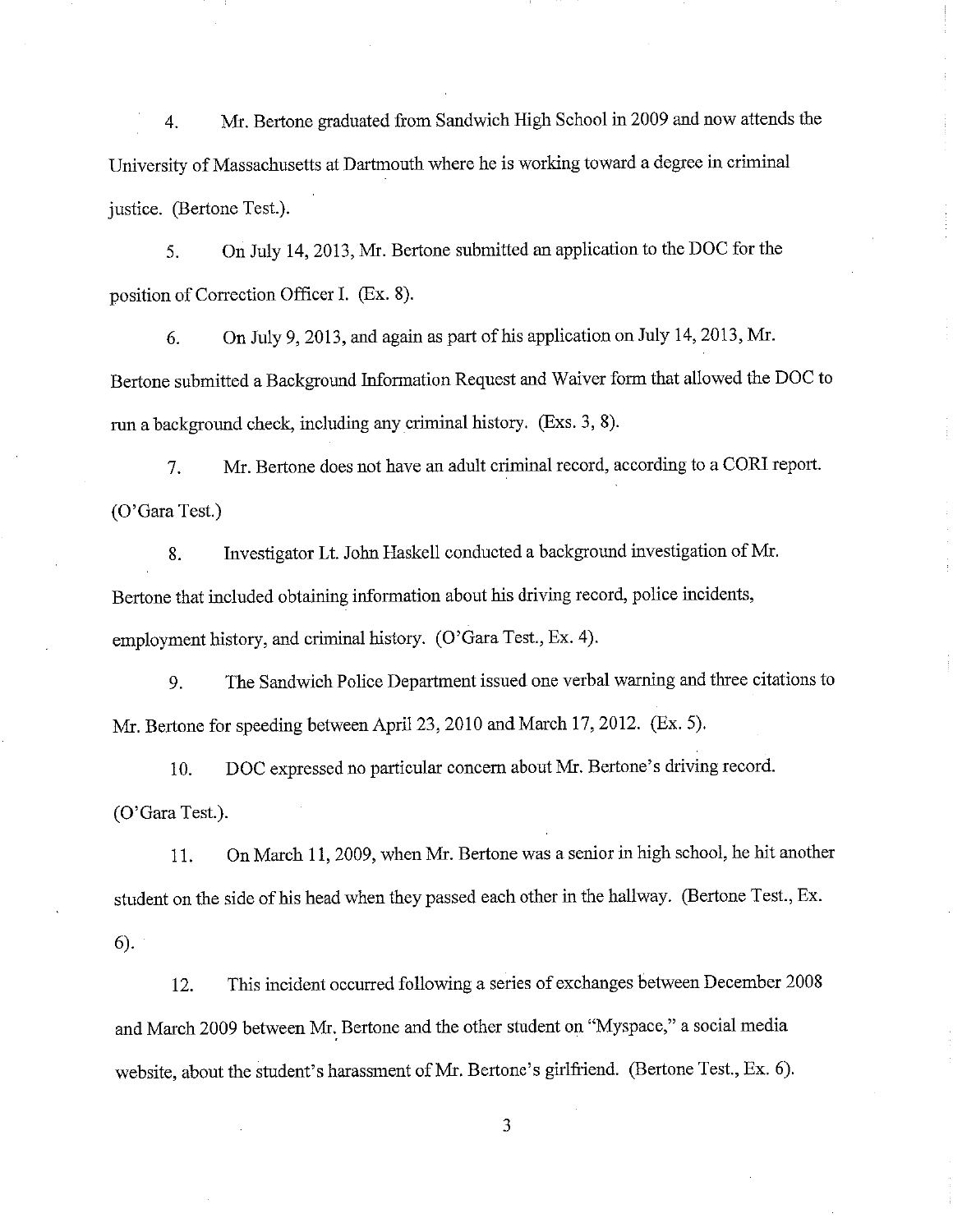13. Mr. Bertone used some rough and disrespectful language toward the other student in one of his posts in December 2008; the investigating officer, however, acknowledged that one should refer to the printout of the exchange because it was confusing to follow. (Ex. 6).

14. As a result of the incident, Mr. Bertone was charged with misdemeanor assault and battery, a charge that was dismissed on April 7, 2009, with an order that Mr. Bertone "stay away" from the student he hit. (Bertone Test., Exs. 5, 6).

15. On June 10, 2011, Mr. Bertone was the victim of an assault at East Sandwich Beach. (Bertone Test., Ex. 7).

16. Mr. Bertone knew the assailant and believed he had a grudge against him, and so the assailant tried to engage Mr. Bertone in a fight. (Bertone Test., Ex. 7).

17. When a police officer arrived on the scene, Mr. Bertone was bleeding, the back of his head was bruised and swollen, and he was moaning and appeared disoriented. (Ex. 7).

18. The assailant had "ground pounded" Mr. Bertone by slamming him against some rocks on the beach; the assailant was charged with felony assault and battery with a dangerous weapon (rocks). (Bertone Test., Ex. 7).

19. One witness told the police officer that Mr. Bertone did not provoke the attack; the assailant, who initially had fled the scene, told the officer when he returned that Mr. Bertone hit him first. (Bertone Test., Ex. 7).

20. Mr. Bertone did not provoke the attack. (Bertone Test.).

21. DOC relied on the assailant's statement and did not consider the contradicting statement of the other witness. (O'Gara Test.).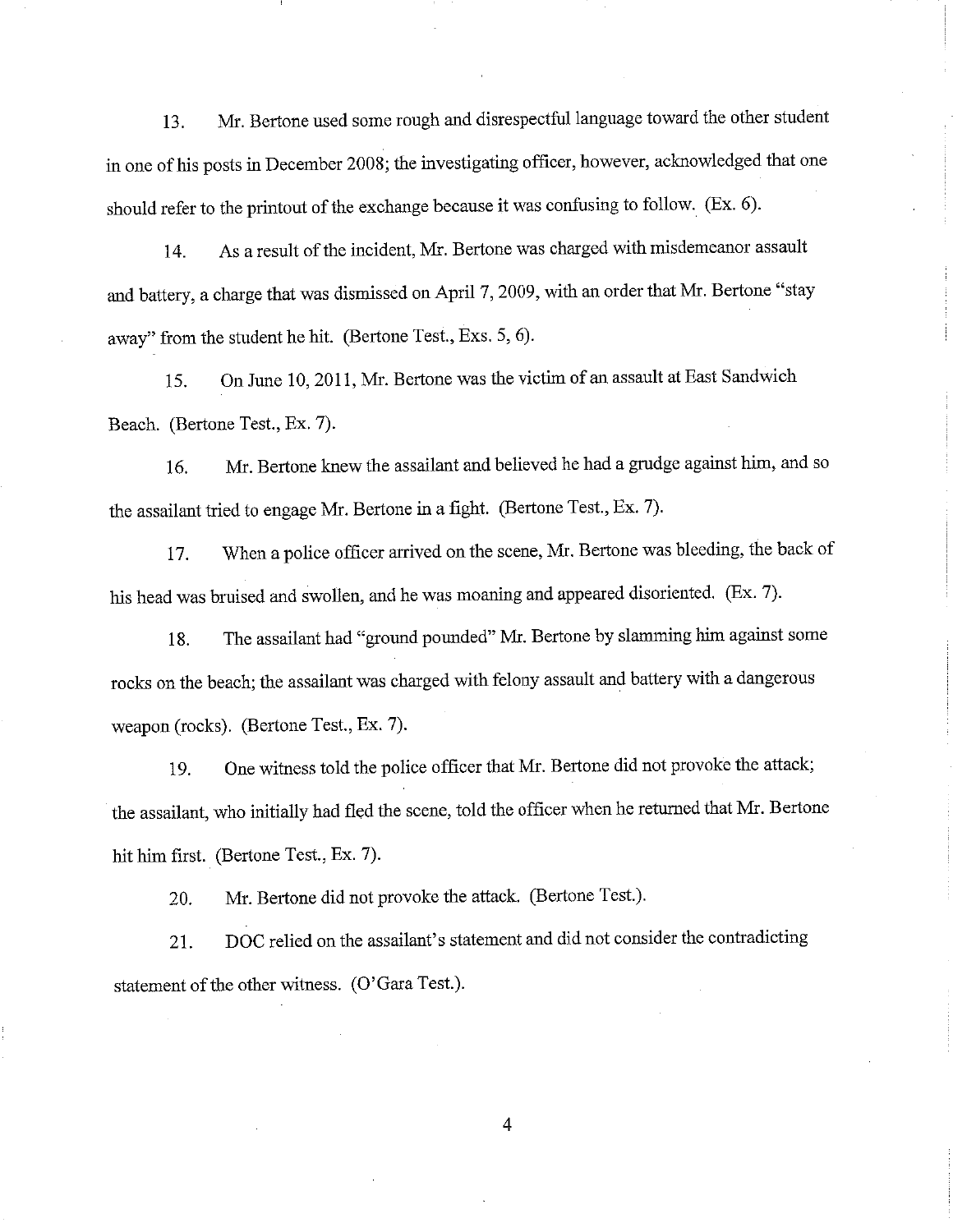22. Lt. Haskell interviewed Mr. Bertone's three former employers, two of whom had positive statements about Mr. Bertone's work ethic and performance, and recommended him for the Correction Officer I position. (Ex. 4).

23. A representative of Mr. Bertone's third former employer told Lt. Haskell that Mr. Bertone had no "issues" while he worked there, but company policy prevented him from providing any additional information in response to inquiries. (Ex. 4 ).

24. Mr. Bertone is employed at Eliot Community Human Services, a Department of Youth Services facility, as a Group Care Worker I. (Bertone Test., Ex. 4).

25. Lt. Haskell spoke with the Director at Mr. Bertone's current employment, who relayed her concerns about how Mr. Bertone handled "boundary issues" and his hesitancy in acting appropriately when an offender was placed in restraints. (Ex. 4).

26. At the time of her interview, Mr. Bertone had been employed at Eliot for about two and one half months, one month of which involved training that did not involve interactions with offenders at the facility. (Exs. 4, 8).

27. According to the Director, Mr. Bertone was counseled about boundary issues because on occasion he had joked with offenders, and on one occasion had not stopped offenders when they made fun of his girlfriend. (Ex. 4).

28. When Mr. Bertone asked Ramon, his direct supervisor, whether he had seen him joking with offenders, Ramon acknowledged that he may have confused Mr. Bertone with another worker. (Bertone Test.).

29. Mr. Bertone did not joke with offenders. (Bertone Test.).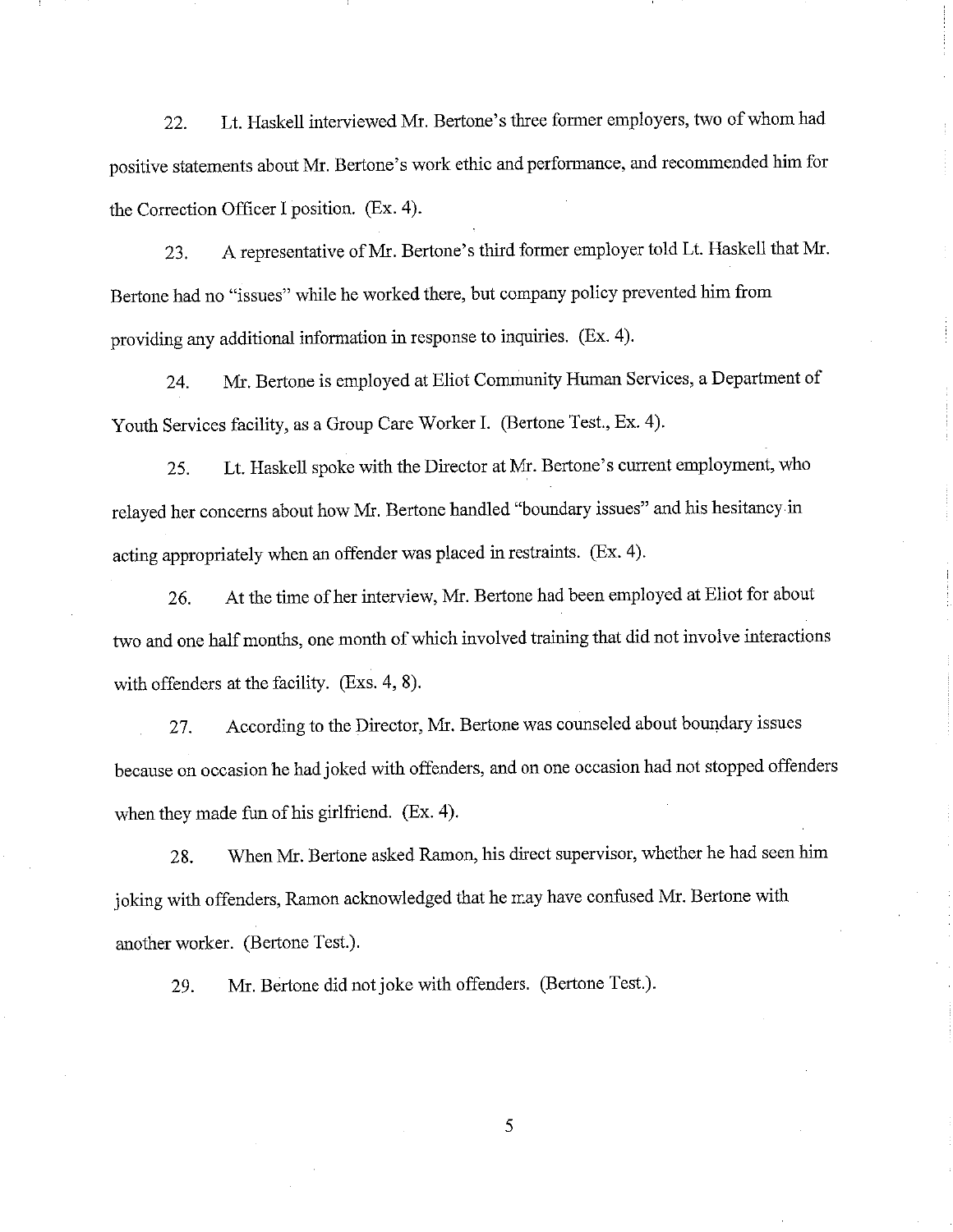30. On two or three occasions over two or three days, Mr. Bertone wrote up the offender who had joked about his girlfriend, a process that leads to a loss of privileges. (Bertone Test.).

31. The Director's concerns about Mr. Bertone's hesitancy arose because facility safety measures require that two staff place an offender in restraints, and on two occasions the Director said she had to assist another worker in placing restraints because Mr. Bertone hesitated to do so. (Ex. 4).

32. Mr. Bertone acknowledged that the first time he was called upon to place an offender in restraints he "froze up," and another worker had to step in and take his place. (Bertone Test.).

33. On the second occasion, Mr. Bertone initiated the restraint after an offender hit him with a fan, and two other workers were completing the restraint when the Director came into the room. (Bertone Test.).

34. Mr. Bertone had gone upstairs to clean up because he was bleeding. (Mr. Bertone).

35. The Director recognized that Mr. Bertone was willing to "do the right thing," and that her concerns may be because he was new to the position and needed time to adapt. (Ex. 4).

36. Mr. Bertone's position involves several sets of responsibilities, including safety and security, maintaining professional boundaries, and acting as a role-model and mentor for offenders. (Bertone Test., Ex. 9).

37. The Director would rehire Mr. Bertone and would recommend him for the Correction Officer I position in spite of her concerns. (Ex. 4).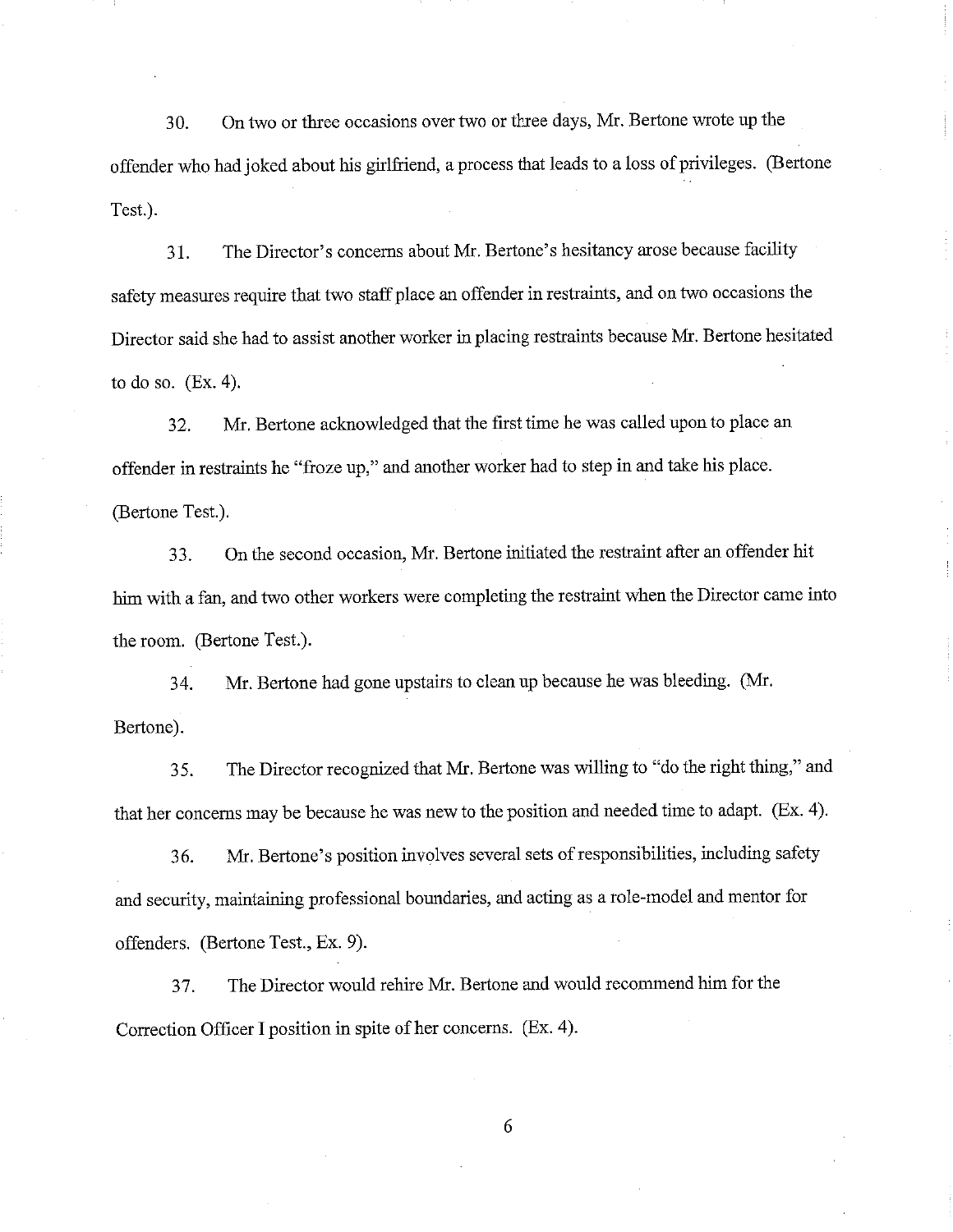38. As Mr. Bertone stated on his DOC employment application, he has never been formally disciplined by an employer. (O'Gara Test., Ex. 8).

39. Although authorized to do so, DOC undertook no additional investigation concerning the background investigation; it considered the information complete. (O'Gara Test.).

40. Mr. Bertone was not given an opportunity to explain the events set out in the police reports or mentioned by Eliot's Director. (O'Gara Test., Bertone Test.).

41. Mr. O'Gara did not assign any particular weight to the events set out in the police reports or mentioned by Eliot's Director, rather he looked to the "totality" of the information. (O'Gara Test.).

42. Mr. O'Gara does not decide which candidates will be bypassed, nor does he make a recommendation in that regard. (O'Gara Test.).

43. Mr. O'Gara's supervisor is Erin Gotovich, Acting Director of HR Operations at DOC. (O'Gara Test., Ex. 2).

44. Ms. Gotovich obtained her information from Mr. O'Gara and believed that Mr. Bertone had thrown the first punch, and so she viewed the incident as "another incident of physical violence" that, when coupled with the high school incident, suggested a lack of maturity. (O'Gara Test.).

45. Ms. Gotovich viewed Mr. Bertone's hesitancy at Eliot to use restraints as showing a lack of confidence. (O'Gara Test.).

46. Correction Officers at DOC are called upon to assist each other in placing restraints on prisoners. (O'Gara Test.).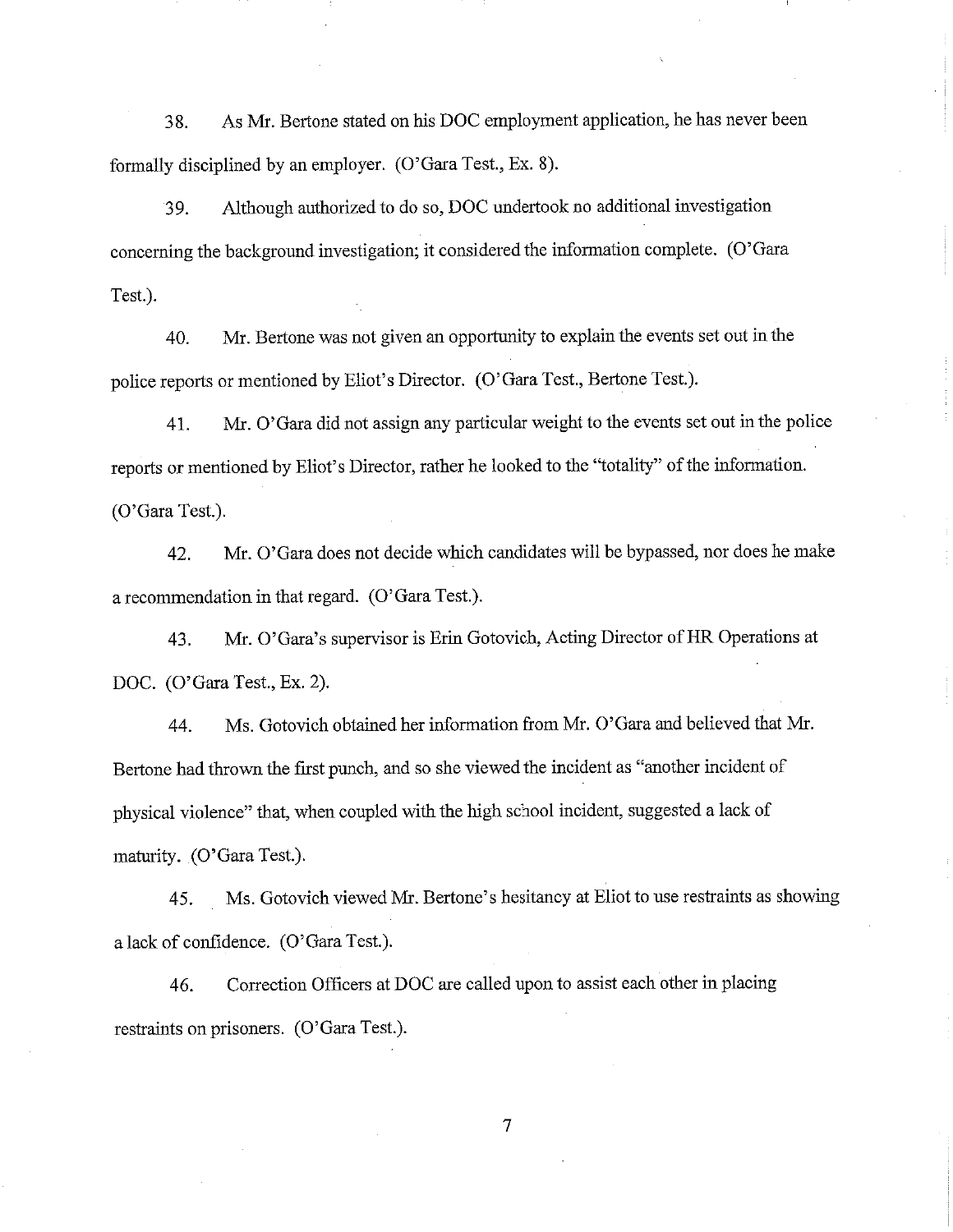47. On November 13, 2013, the DOC notified Mr. Bertone that he would not be considered for appointment to the November 2013 Academy, ie., that he had been bypassed, because of a"[flailed [b]ackground based on police reports and work history with the Division of Youth Services." (Ex. 2).

48. Ms. Gotovich signed the letter notifying Mr. Bertone that he had been bypassed. (Ex. 2).

49. The Massachusetts Civil Service Commission received Mr. Bertone's appeal on December 6, 2013. (Ex. 1).

## **Discussion**

The authority to bypass a candidate for a permanent promotion or appointment to a civil service position is governed by G. L. c. 31, § 27, which provides:

If an appointing authority makes an original or promotional appointment from a certification of any qualified person other than the qualified person whose name appears highest, and the person whose name appears highest is willing to accept such appointment, the appointing authority shall immediately file with the administrator an written statement of his reasons for appointing the person whose name is not highest.

An appointing authority has broad discretion in "selecting public employees of skill and integrity" and, as a result, the Civil Service Commission (or DALA) cannot "substitute its judgment about a valid exercise of discretion based on merit or policy considerations by the appointing authority." *City of Cambridge v. Civil Serv. Comm 'n,* 43 Mass. App. Ct. 300, 304- 305 (1997). Substantial deference is particularly appropriate when considering the appointment of public safety officers. *See City of Beverly v. Civil Serv. Comm 'n,* 78 Mass. App. Ct. 182, 188, 189 (2010).

When an applicant appeals an appointing authority's decision to bypass him for a position, the appointing authority has the burden of proving by a preponderance of the evidence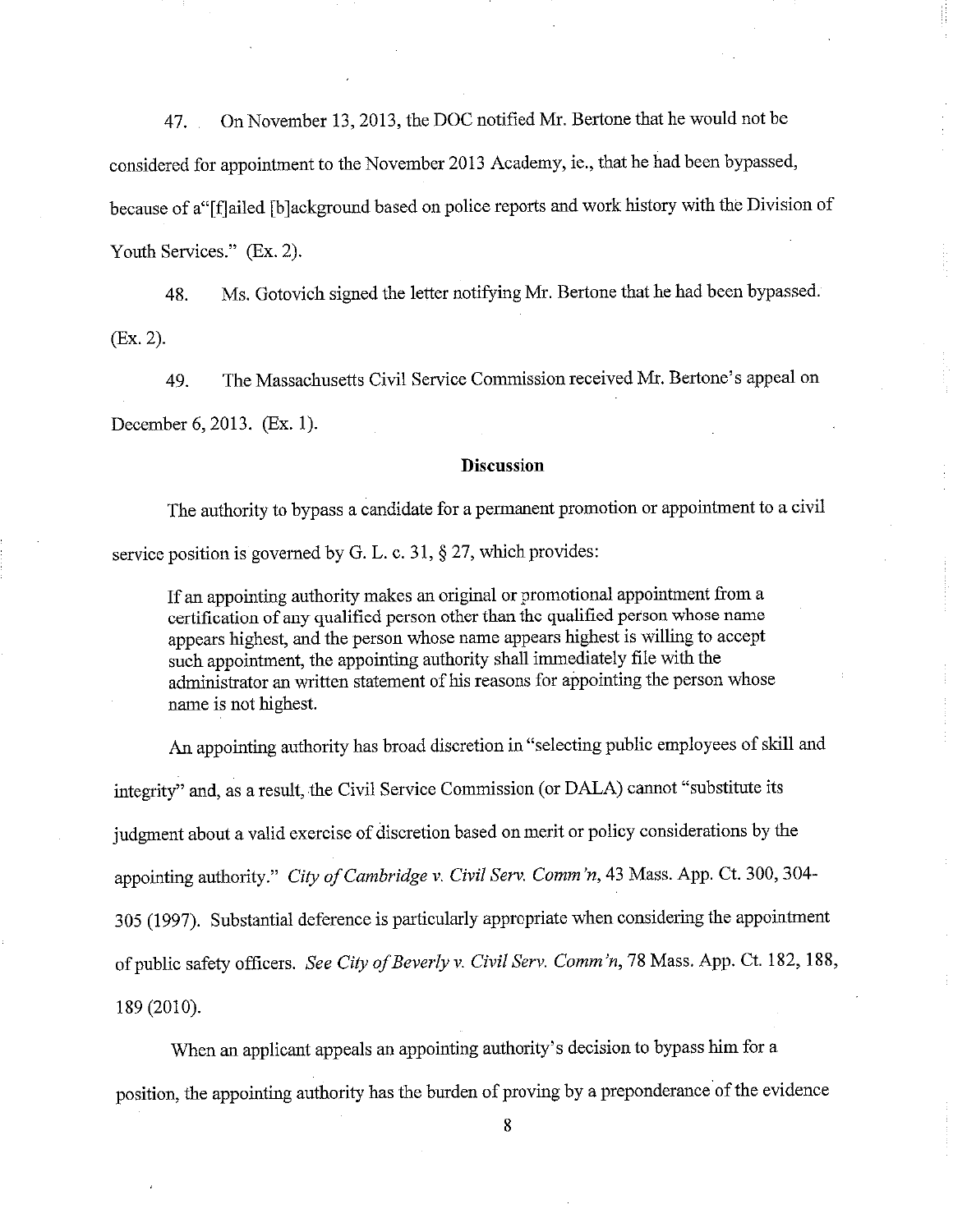that the reasons for the bypass are justified. G. L. c. 31,  $\S$  2(b). Stated differently, the appointing authority must show a "reasonable justification" for its decision. *Brackett v. Civil Serv. Comm 'n,*  447 Mass. 233,241 (2006); *City of Cambridge,* 43 .Mass. App. Ct. at 303. Reasonable justification means the decision is "done upon adequate reasons sufficiently supported by credible evidence, when weighed by an unprejudiced mind, guided by cornrnon sense and correct rules of law." *Id.* at 304 ( quoting *Selectmen of Wakefield v. Judge of First Dist. Court of Eastern Middlesex,* 262 Mass. 477,482, (1928)). The Commission's review is *de nova* and looks to the "circumstances found by [it] to have existed when the appointing authority made its decision." *City of Leominster v. Stratton,* 58 Mass. App. Ct. 726, 728 (2003) ( citations omitted).

If an appointing authority presents purported justifications for the bypass, an applicant must demonstrate that the reasons offered for the bypass were untrue, apply equally to the selected candidate and the bypassed candidate, are incapable of substantiation, or are a pretext for other impermissible reasons. *Borelli v. MBTA,* l MCSR 6 (1988).

DOC bypassed Mr. Bertone because of a failed background check based upon police incident reports and his work history at Eliot. DOC's reliance on the background check, without more, is problematic for several reasons. Particularly troubling is DOC's decision not to speak with Mr. Bertone about the investigation. Had it done so DOC would have learned that some of the conclusions it drew were incorrect.

First, it was unreasonable for DOC to determine, based on the police incident report alone, that Mr. Bertone instigated the attack at the beach because he threw the first punch. The report contained two contradictory statements about who started the fight. DOC had no basis to believe one version of what happened over the other. Yet DOC then conflated its version of what happened with the incident two years before when Mr. Bertone was in high school, to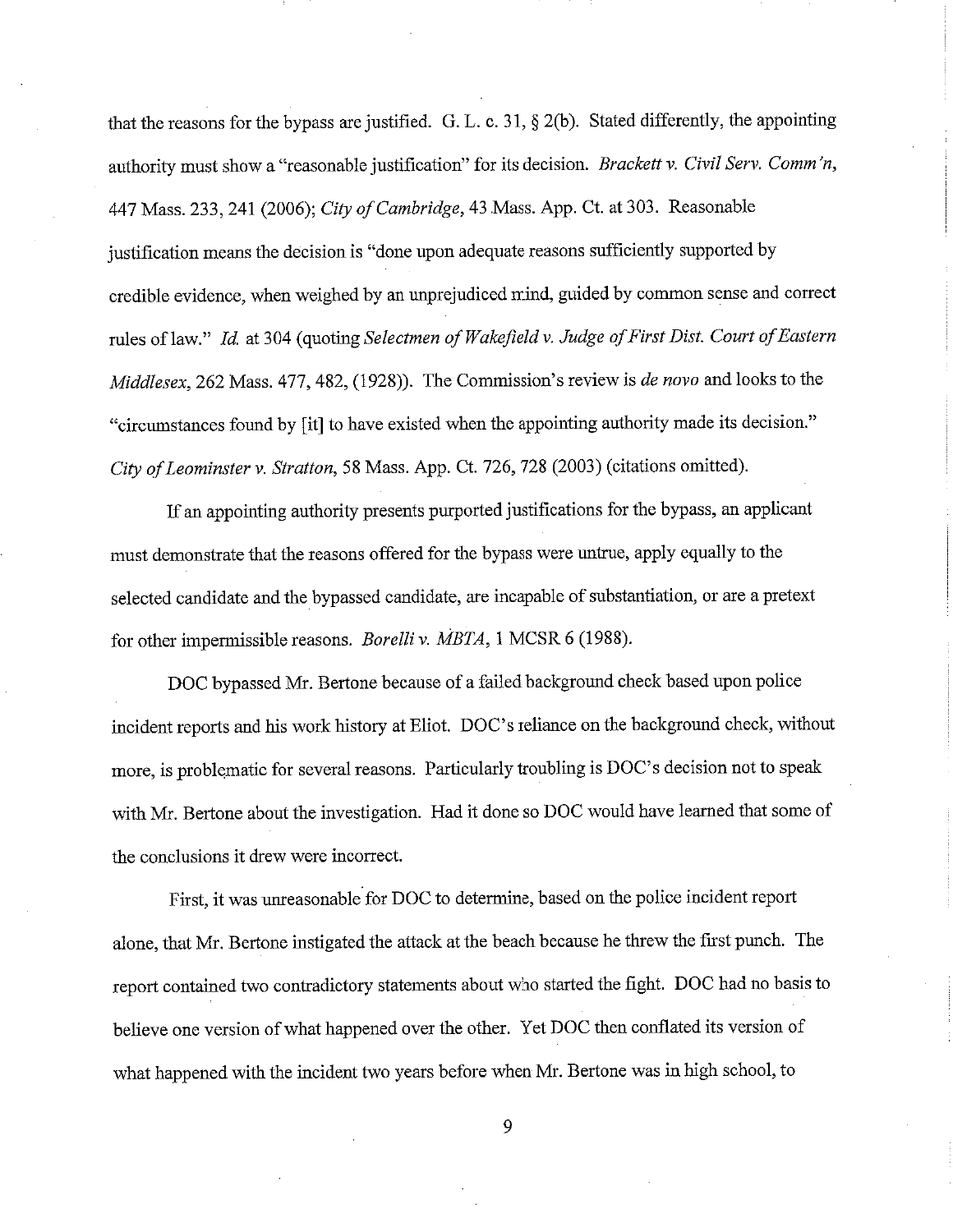conclude that Mr. Bertone's acts of physical violence showed a lack of maturity. In fact, the opposite is true. Mr. Bertone' s refusal to allow his assailant to provoke him shows that he has matured since the incident in high school.

Second, DOC concluded that Mr. Bertone was not a suitable candidate to be a Correction· Officer because his behavior while working at Eliot showed a lack of confidence. A Correction Officer must establish and abide by clear boundaries with inmates, and so a problem establishing boundaries when working with young offenders is cause for concern. Mr. Bertone did not fail to establish boundaries, though. In one circumstance, his supervisor likely confused him with another worker; in the other, he followed through with discipline by writing up the offender. Eliot's Director did not witness these events, and we do not know what she was told about them, or by whom.

Mr. Bertone admitted that during the first week or so after he completed training and was out on the floor, he hesitated when called upon to assist another worker in placing an offender in restraints. A Correction Officer is also required to place inmates in restraints, so DOC is justified in its concern. Mr. Bertone hesitated on one occasion, though, not two, as reflected in the background report. Eliot's Director did not witness the entire second event, and no doubt was mistaken about Mr. Bertone's role.

Mr. O'Gara's reliance on the totality of the background report rather than ascribing any particular weight to the events described in it makes it difficult to determine whether the reasons for the bypass were justified. Mr. O'Gara does not decide which candidates are bypassed, however. While he spoke with his supervisor about his concerns based the information in the background report, there is nothing in writing about their discussion. The record does not reveal whether Ms. Gotovich reviewed any of the documents from the investigation. There is no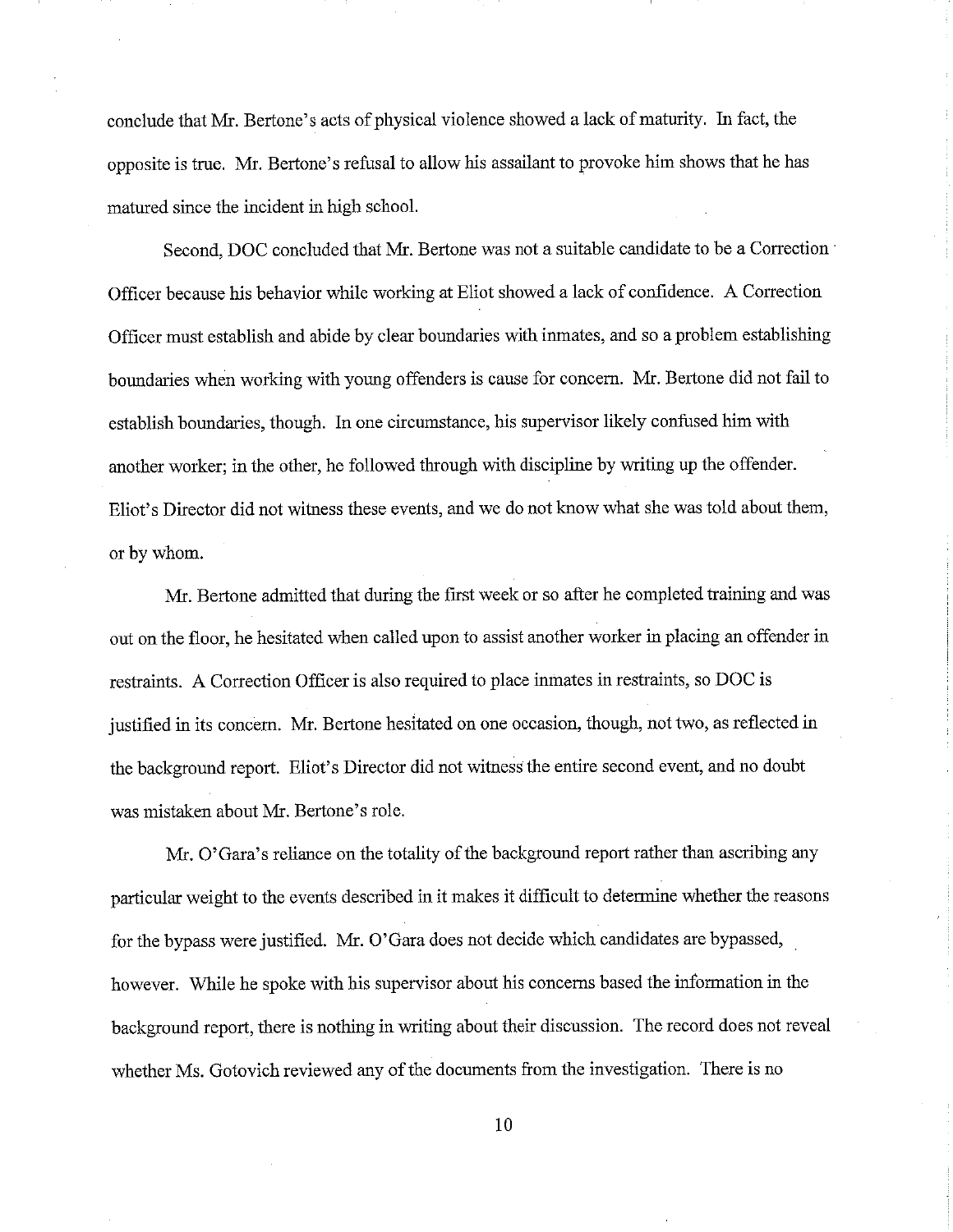evidence that she took into account the "totality" of the report. There is no evidence that she spoke with her superiors about the decision to bypass Mr. Bertone.

I note that the Commission has on several occasions expressed its concern about the insufficient review process at DOC. Rousseau v. Dep't of Correction, G1-14-24, Decision (July 24, 2014); *Marino v. Dep 't of Correction,* 27 MCSR 247 (2014); *Moreira v. Dep 't of Correction,*  27 MCSR 251 (2014); *Rollee v. Dep 't of Correction,* 27 MCSR 254 (2014), all citing *Machnikv. Dep't. of Correction, 26 MCSR 21 (2013).* In each case, Ms. Gotovich made the decision to bypass a candidate after a brief conversation with Mr. O'Gara. In each case, the Commission stated that "DOC, on a going forward basis should ensure that the Commissioner [of DOC] fulfills this important responsibility [ of making final hiring decisions]." *Machnik* at 26 MCSR 22.

According to Mr. O'Gara, Ms. Gotovich's concerns focused on two acts of physical violence and two failures to assist in placing restraints. As discussed above, the circumstances that led to her concerns did not occur as she understood them. Mr. Bertone did not commit a second act of violence at the beach; he showed restraint and maturity. Mr. Bertone did not fail on two occasions to assist in placing an offender in restraints; he did so once during his first week or two on the floor. I do not minimize the serious nature of Mr. Bertone's assault on a fellow student or his failure to carry out an important job responsibility. Yet, he has demonstrated an ability to learn from his mistakes. *Rousseau v. Dep't of Correction*, G1-14-24, Decision at 11.

Hitting another student on the side of the head in high school and one instance as a new employee of hesitating to perform a required duty are insufficient reasons to bypass a candidate whose background otherwise shows him to have gained sufficient maturity and work skills to